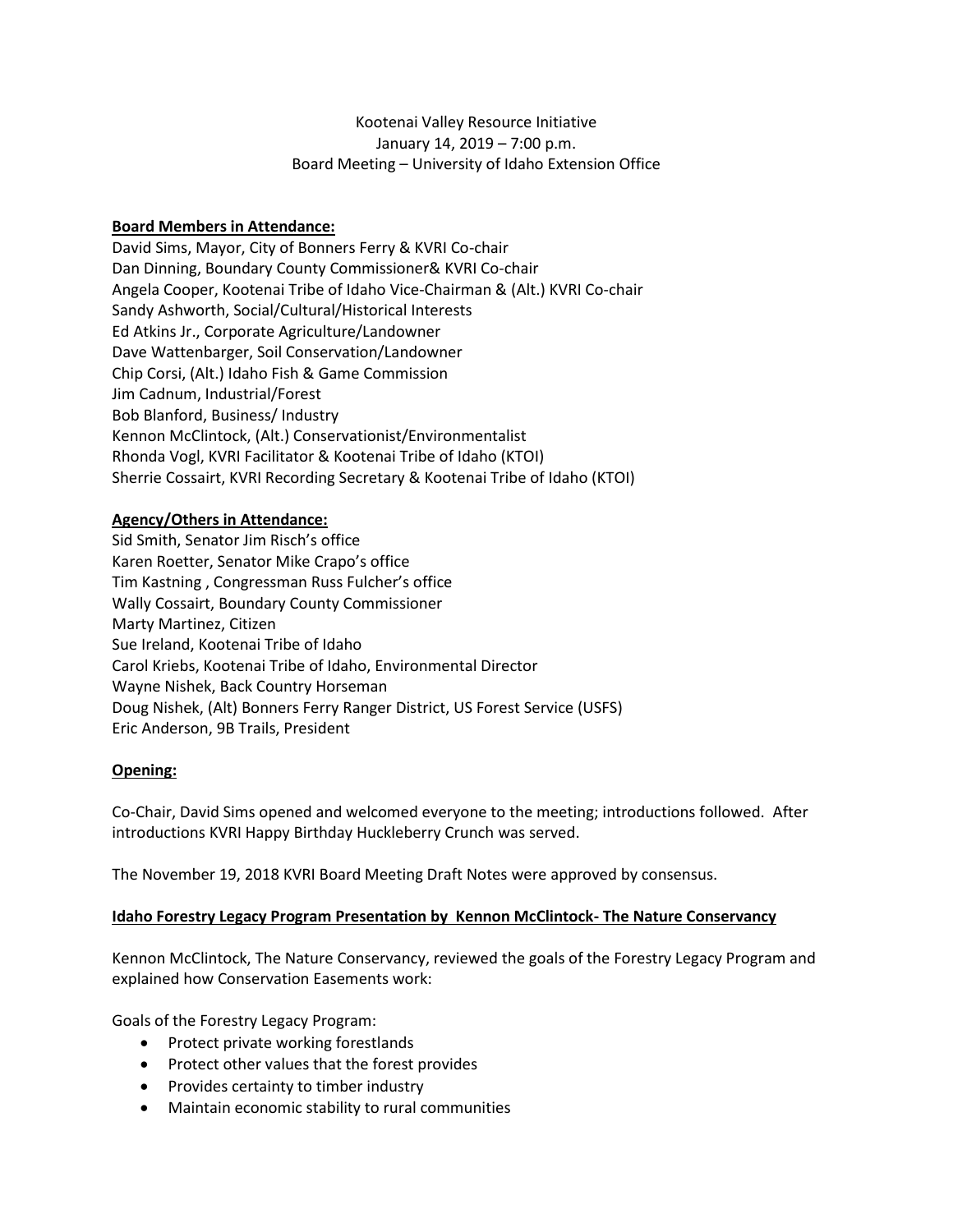Conservation Easements:

- Allow all traditional uses on the land
- The landowner continues to own the land
- Easements limit commercial development, subdivision, and most mining
- Buildings are permitted on Conservation easement parcels
- Property taxes & Timber Yield taxes do not change
- Public use is sometimes included, generally on industrial lands.

The reasons that Conservations Easements are so important in Boundary County are:

- Most of the logs (80%) that source our regional mills come from private forestlands.
- In Boundary County, we do not have a lot of private land and we are losing private forestland to rural subdivision and home sites.
- Forestland drops out of the timber base once it becomes 10 acres or less.
- Immigration into Idaho is at an all-time high.

Easements that have closed recently: (All four easements are located north of 3-mile junction)

- Gause & Lindgren 160 acres
- Kerr Lake Section 15 180 acres
- North Bench 17 438 acres
- Kiilsgaards 172 acres

*Kennon's full slide presentation is available on the KVRI website at [www.kootenai.org](http://www.kootenai.org/)*

### **9B Trails Update- Eric Anderson-President of 9B Trails Association**

Eric Anderson, President of 9B Trails Association, shared the update on the 4 projects their group is focusing on at the present time.

Eric explained that 9B trails goals are to try to develop and explore new areas for development of generally non-motorized trails but not necessarily their goal all together. They are definitely open to whatever other groups are proposing. They would like to bring together state and local entities to build the trails we would like to see on the ground in Boundary County.

Currently they have 2 grants submitted:

- A start up grant for the organization
- Another for a small excavator of their own

### **Kootenai River Trail**

Ultimate goal is to build a trail from Bonners Ferry along the Kootenai River to Moyie Springs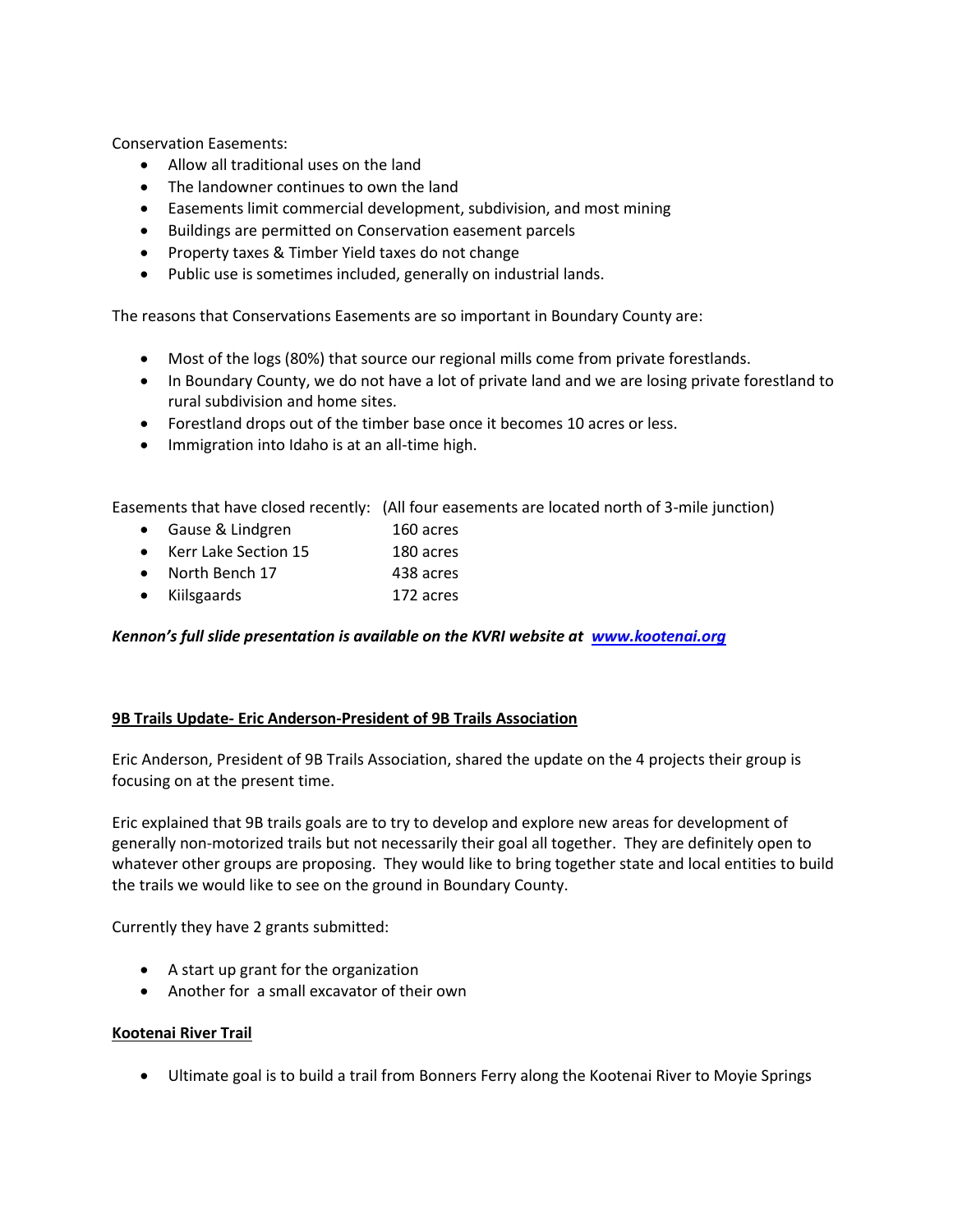- They are working with the City, County and \***Burlington Railroad** to begin the initial piece; it will start from the north side of the Highway 95 Bridge Park area under the bridge to the baseball fields
- Future option will be a shortcut through Blume Hill
- Trail surfaces- paved in town and on the dike will be aggregate that is sturdy and easy to apply

# **\*Amendment received from Bob Blanford at the KVRI Board Meeting Feb. 25, 2019 (In the 9B Trail presentation it was stated that Burlington Northern Railroad was working with the City and the County, when in fact it should have been Union Pacific Railroad)**

# **Farnsworth Property**

- Entered into a 30 year lease with 9B trails with Al Farnsworth to develop non-motorized trails on his property
- Flagship project for the county
- It will be open to all non-motorized recreation, hikers and trail riders. It will have a focused attention on mountain biking.
- Eight mile loop that is half done

## **State Land**

The State's recreation direction has changed so this project is on hold for now.

### **North Hill Project**

- The land is the old North Hill property
- The vision for this piece is an introduction to Mountain Biking
- The only hold up now is getting it plotted on the ground
- Vision is a one way loop --Approximately one mile in length, can be used for walking too

### **Future dreams**

Future Trails -Along both sides of the Kootenai River; first one would be along Riverside Road from town to the National Wildlife Refuge and someday along the river on the opposite side also

### **9B Monthly Meetings**

The 9B Trail Lunch meetings are held on the first Thursday of the month downtown at Mugsy's.

### **Committee Updates**

## **Forestry Updates**- **Doug Nishek**

### Camp Robin

Objection period is closing Jan 15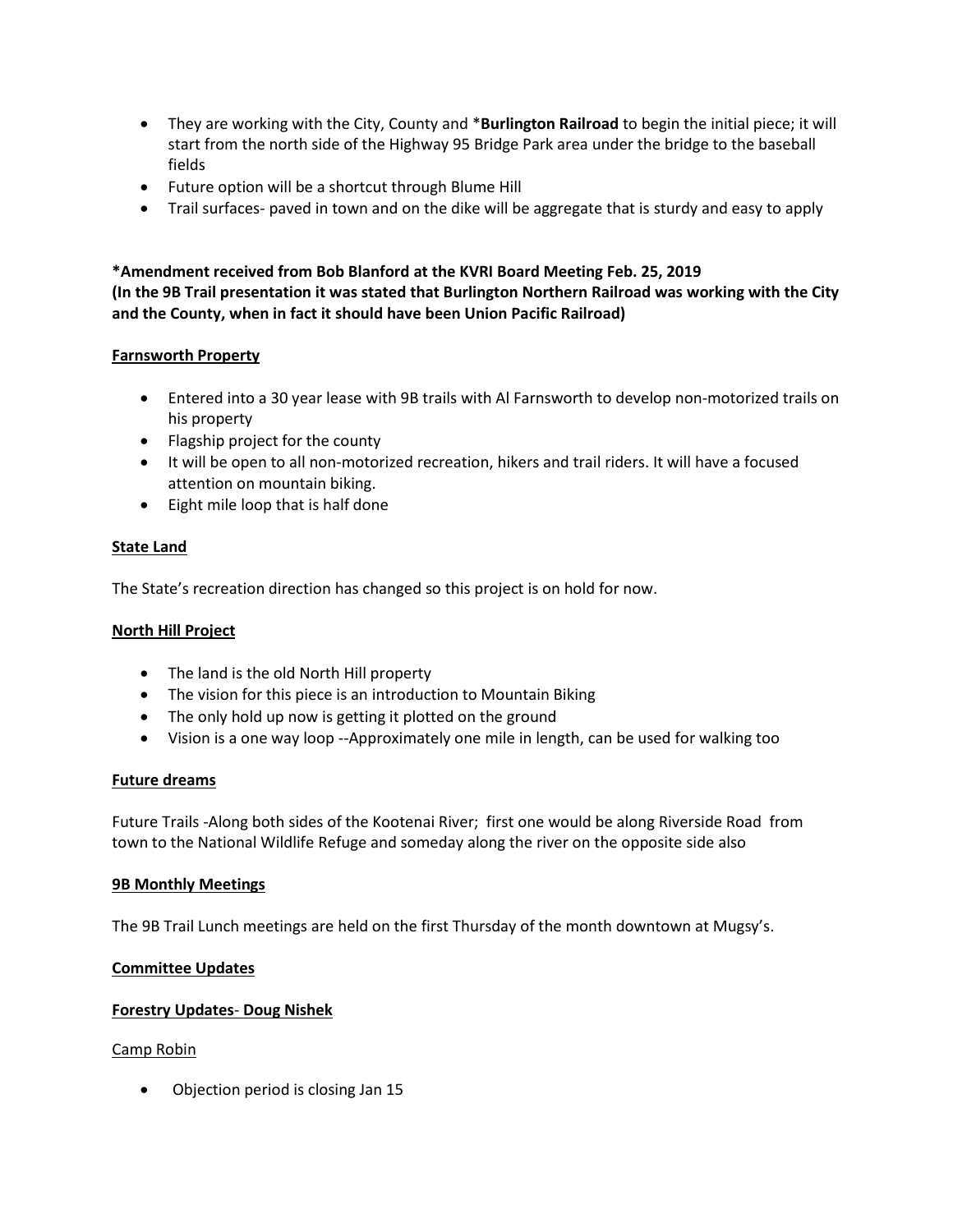- Will address objections as needed
- First Sale- Camp Stew 15mmbf Summer 2019
- Second Sale Robin Hood 6mmbf Fall 2019

#### Boulder Creek

- Decision was signed in late October
- First sale is a GNA sale with the State, Black Boulder GNA 5 mmbf out in the spring.

### **Senator Crapo's Office Update-Karen Roetter**

Karen R. shared her update on the Collaborative Forest Landscape Restoration (CFLR) news.

- Increased CFLR funding in the Farm Bill from 40 million to 80 million
- Approved through FY2023
- Provision this time for existing projects to be carried forward (KVRI lost 2 years in previous funding), one time shot though
- Apply to the Secretary himself
- Specific details will be coming soon

Sandy A. shared information on the Provisions from Timber Innovation Acts included in the Farm bill that will allow money towards research and development program that focuses on developing application of mass timber products for building construction. She also shared that they will analyze safety of tall buildings and building code changes to come.

Karen R. added that Mitch will come and report to KVRI on the CFLR details as soon as they are released.

### **Correspondence**

### **Judy Morbeck Thank you Card** – **Rhonda Vogl**

Judy Morbeck's Thank you Card to KVRI was read by Rhonda expressing her thanks for acknowledging her retirement. She thanked everyone for 8 years of working with KVRI and that she stated that she has such great respect for the work KVRI does.

### **Bear Spray and Bear Awareness Training- Rhonda Vogl**

An Invitation to KVRI was received from Rob Krehbiel, Defenders of Wildlife, to a Bear spray and Bear Awareness training.

> Tuesday, March 26, 5:30 -7:30 pm Priest River High School

Wednesday, March 27 10:00 am -12:00 pm Camas Cultural Center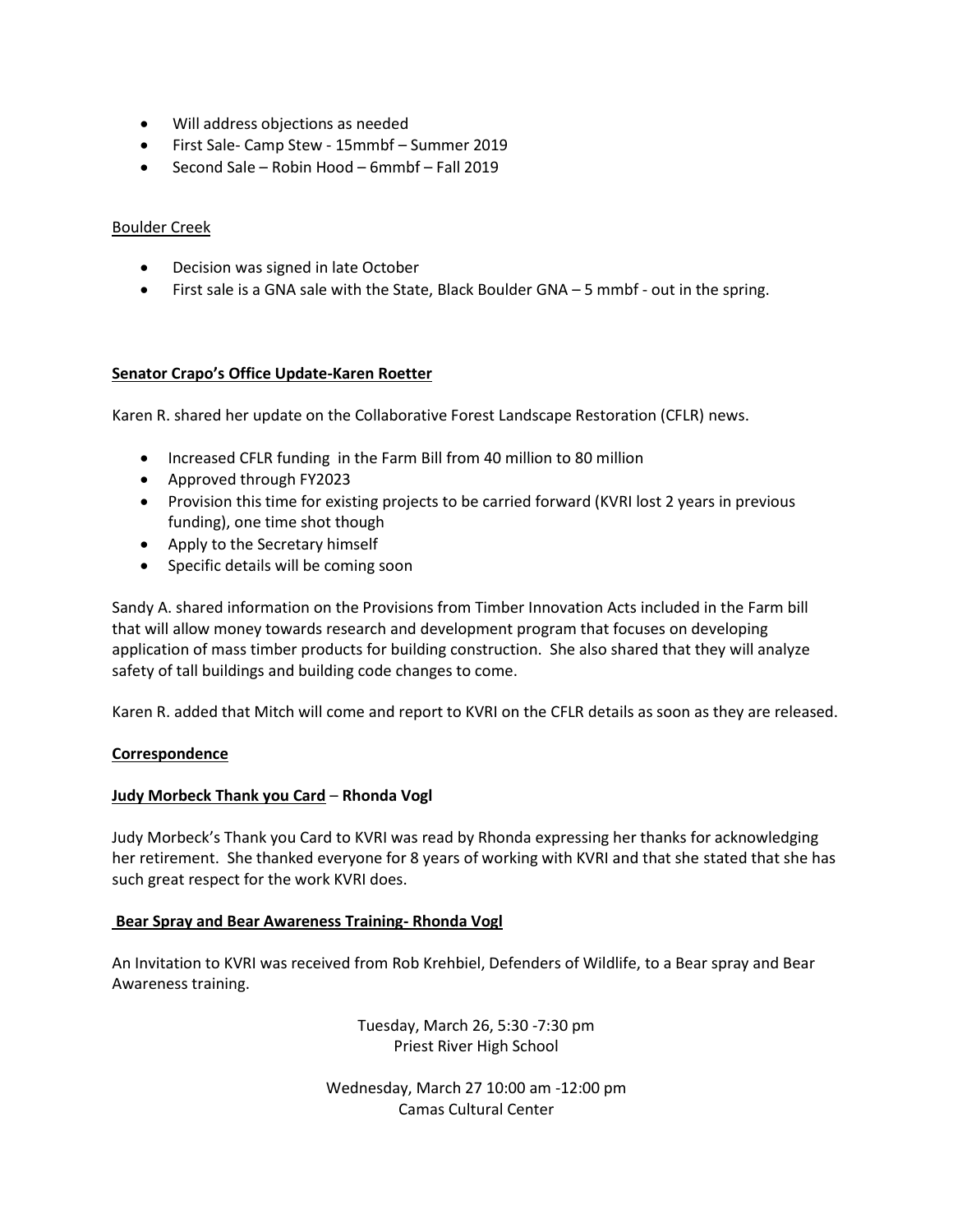### **Fire Refugia in the Pacific Northwest-Refugia Importance and Management Workshop- Rhonda Vogl**

Information for the upcoming workshop was received from Evan DeHamer and passed on to the Forestry Committee via email from Rhonda. Sign up if you are interested as soon as possible or contact Rhonda for details.

> Fire Refugia in the Pacific Northwest Workshop Jan. 16 & 17 University of Idaho College of Natural Resources Building Moscow, ID

### **Forestry Sub-committee meeting- Rhonda Vogl**

Rhonda reported that the Forestry Sub-committee Meeting is scheduled tentatively for Jan 22, 2019, at 1:30pm at Bonners Ferry Ranger District. Agenda include project updates, the future of CFLR funding and CFLR draft annual report

### **Senator Risch's Office Update-Sid Smith**

Sid S. stated that Senator Risch is one of the co-sponsors for legislation to prevent future shutdowns. He explained that if they reach the end of a funding year without having passed appropriations, an automatic continuing resolution will kick in for 120 days. At the end of those 120 days, funding will ration down about 1 % for another 90 days. In hopes that this legislation will build a little bit of pressure to the appropriators and the House and Senate to get funding legislation passed. Legislation is pending.

Senator Risch is still on the Energy and Natural Resources Committee and he has also taken over the Chairmanship of the Foreign Relations Committee. We will be able to continue to keep an eye on those issues that impact natural resources and public lands.

Karen R. added that Senator Crapo has the same Committee assignments as well and is still Chairman of the Banking Committee.

### **Congressman Fulcher's Office -Tim Kastning**

David Sims welcomed the new Congressional Representative from Congressman Fulcher's office, Tim Kastning.

Tim reported that everything is brand new and he is just waiting for everything to be connected in his office. Congressman Fulcher is in Washington, DC getting his feet on the ground.

Tim shared that his background included 35 years in private business in the tree care industry and a background in forestry. He was Chairman of the Coeur d'Alene Forest Coalition from 2005-08.

He is looking forward to the days ahead and being a part of this collaborative group.